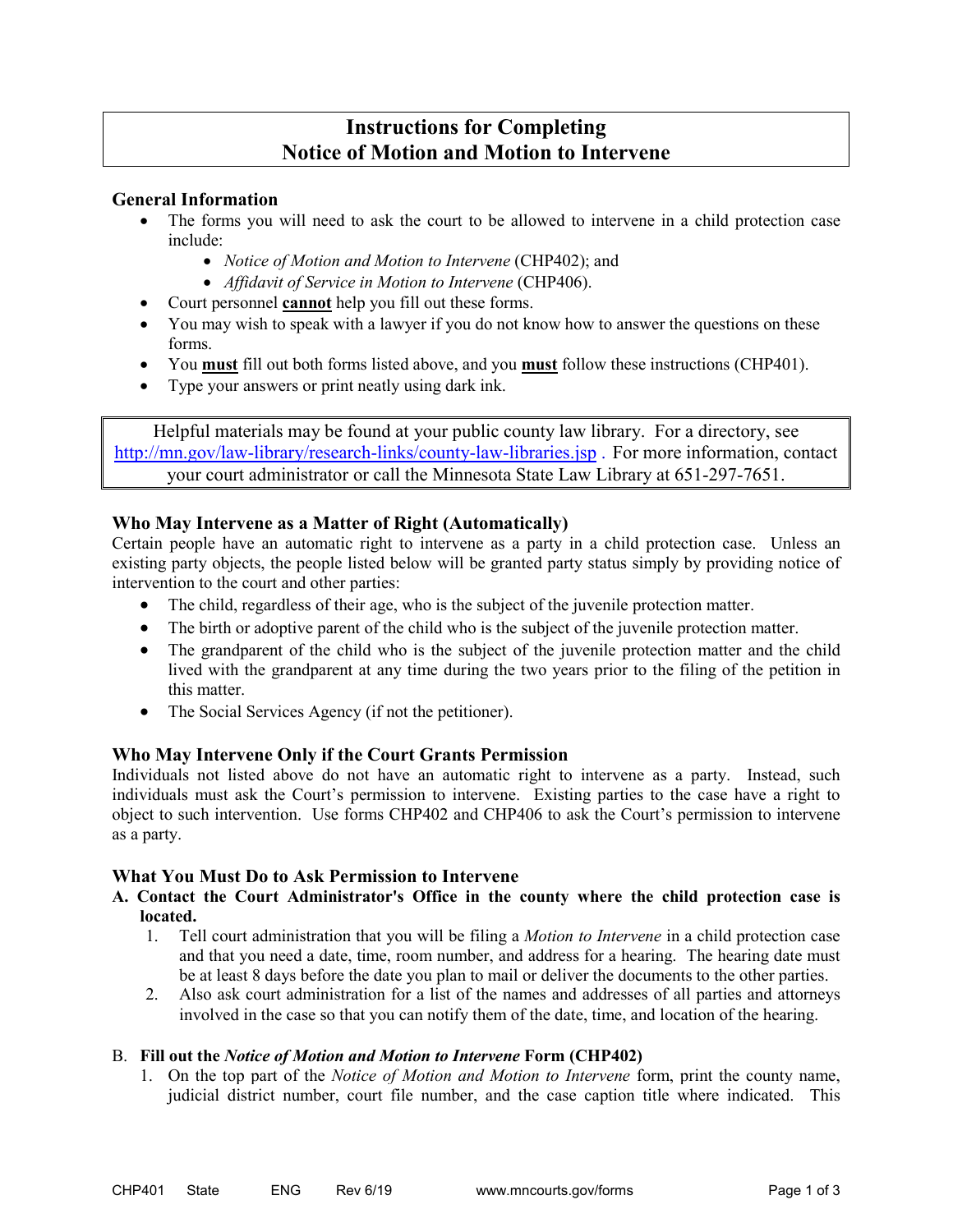information is on the Notice you received from the Court.

- 2. Using the information you received from the Court Administrator, on the *Notice of Motion and Motion to Intervene* form fill in the date, time, and address where the hearing will take place.
- 3. On question 1 on the *Notice of Motion and Motion to Intervene* form, print your name and mailing address.
- 4. On question 2, explain your relationship to the child(ren) such as foster parent, relative, school district, family friend, or other relationship.
- 5. On question 3, explain why you wish to intervene as a party and why your intervention is in the best interests of the child(ren).
- 6. Sign your name.

#### **C. Make Copies of the completed** *Notice of Motion and Motion to Intervene* **form**

- 1. Make copies of the completed and signed *Notice of Motion and Motion to Intervene* form. Make enough copies for each party and attorney, as well as one copy for you to keep.
- 2. For each party and attorney, prepare an envelope with the person's name and mailing address on it, and put one **copy** of the completed and signed *Notice of Motion and Motion to Intervene* form in each envelope.

## **D. Serve the completed** *Notice of Motion and Motion to Intervene* **form upon the parties, and attorneys.**

## **Overview**

The parties and attorneys must receive a copy of your completed *Notice of Motion and Motion to Intervene*. This is called "service of process." The papers can be served personally (hand-delivered), or by mail. The parties and attorneys must receive the papers at least 5 days before the date of the hearing. Papers **CANNOT** be served on legal holidays. If papers are served by mail, Court Rules require adding three days, so that papers must be postmarked at least 8 days before the date of the hearing.

## **Who Can Serve**

The forms you have prepared can be served by any of the following:

- The sheriff;
- Another adult; or
- You.

#### **Personal Service**

At least **5 days** before the date of the hearing, the server should **hand-deliver** the envelopes to each of the parties and attorneys.

#### **Service by Mail**

At least **8 days** before the date of the hearing, the server should place the envelopes in the **mail** (regular first class US mail).

Keep one **copy** of the completed *Notice of Motion and Motion to Intervene* form for your files and